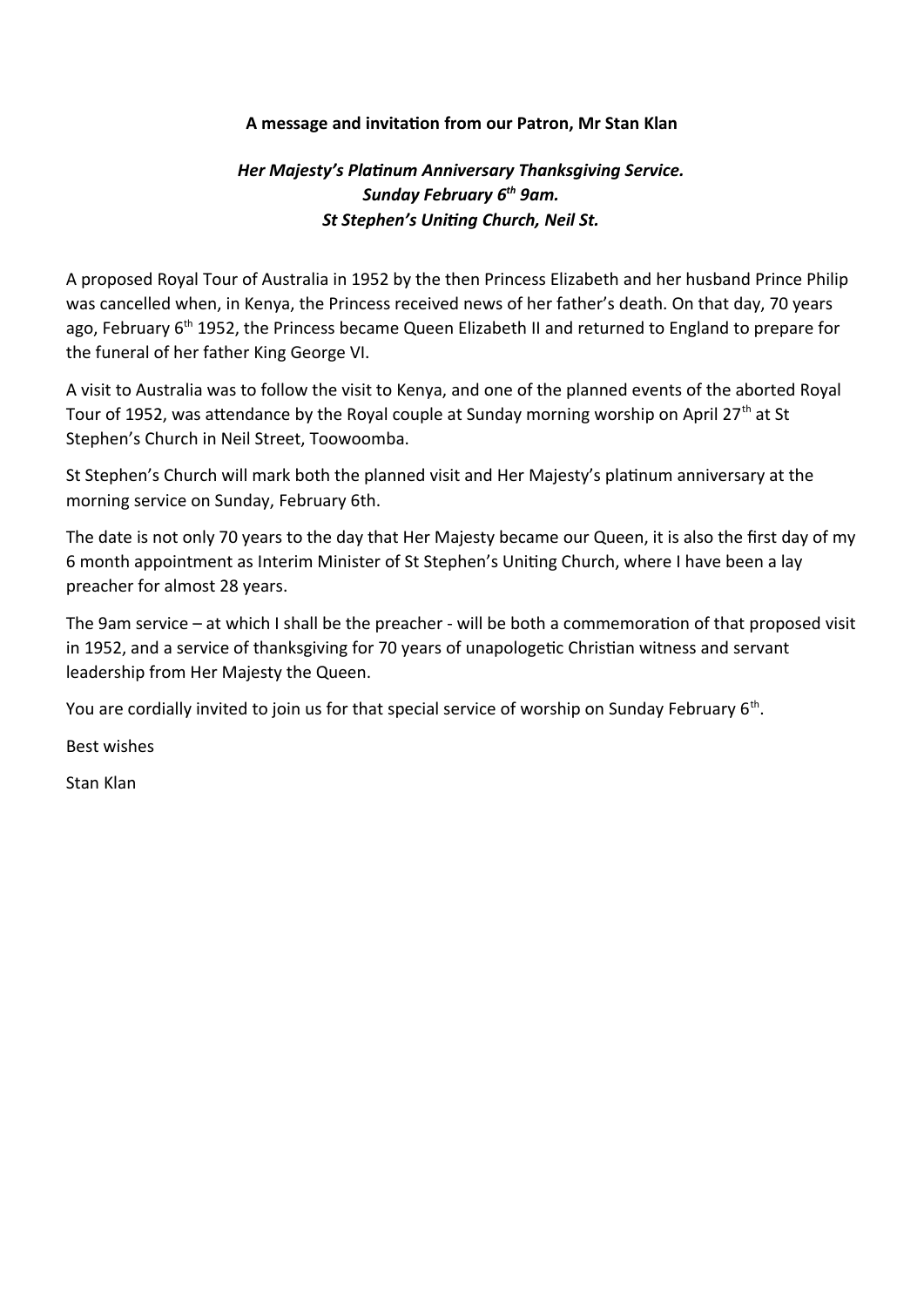## The Servant Queen: *Her Majesty's Platinum Jubilee*

A sermon preached at St Stephen's Uniting Church Toowoomba Feb  $6<sup>th</sup>$ , 2022 by Mr Stan Klan, Interim Minister

Seventy years ago today, on the morning of February  $6<sup>th</sup>$  1952, King George VI died and the heir to the throne, the Princess Elizabeth, was in Kenya just six days into a Royal Tour of the Commonwealth countries. The Royal Tour was cancelled and the princess returned, with Prince Philip, to London to be welcomed as Queen Elizabeth II, whose platinum jubilee we celebrate today. We hail Her Majesty, the Queen of Australia, as the longest reigning monarch in the more than one thousand year history of the British monarchy. Her Majesty has reigned as Queen of Australia for well over half of our 121 year history as a nation, through 15 Australian Prime Ministers, 16 if you count the recycled one.

The cancelled Royal Tour of 1952 was scheduled to visit Australia, after Kenya, beginning in Fremantle on 1 March and concluding in Townsville on 1 May 1952. It included a visit to Toowoomba, with Her Majesty and the Duke of Edinburgh to attend worship here at St Stephen's Presbyterian Church in Toowoomba, on Sunday April 27<sup>th</sup> at the 11am service.

We all know that the Queen is the Supreme Head of the Church of England, so what was she doing planning to worship in a Presbyterian Church in Toowoomba, St Stephen's? *Common knowledge* has it that Her Majesty is the Head of the Church of England and **also** Head of the Church of Scotland, the mother church of Presbyterians throughout the world. The trouble with Common Knowledge is that while it may be common, it isn't always knowledge. In fact, Her Majesty *isn't* the *Head* of the Church of Scotland. The Church of Scotland asserts, as does the Uniting Church, that it has no head other than Jesus. It is true that Her Majesty **is** a **member** of the Church of Scotland and attends Church of Scotland church services, that is Presbyterian services, of worship, whenever she is in Scotland.

The Moderator of the Church of Scotland assists the Anglican Archbishop of Canterbury at a royal coronation. As soon as the Princess Elizabeth became the Queen on her father's death – well before her formal and ceremonial Coronation in June 1953 – Her Majesty swore the required oath "to maintain the government, worship, discipline, rights and privileges of the Church of Scotland" as the result of a deal struck when the crowns of England and Scotland were unified under the Scots King James VI in 1601.

So Her Majesty is an Anglican and a Presbyterian, two Protestant Churches. No cognitive dissonance here. When I am in England I am a Methodist; when I am in America, I am a United Methodist; in Australia I am a Uniting Church man - why don't we have an adjective?

A Protestant Queen. We all know that Her Majesty is titled "Defender of the Faith," a title inherited with the line of succession since the time of King Henry VIII. The cynic might conclude that a few monarchs in that line of succession over the centuries have not always quite lived up to the title, "Defender of the Faith."

But, as my American friends say, "Here's the kicker!" King Henry VIII was given the title Defender of the Faith **not** for being a good Protestant but for **defending** Roman Catholic theology **against** the Protestants. Protestantism was the new-fangled religion of Martin Luther which had crept from Germany into England in the early 1520s, initially into Cambridge University.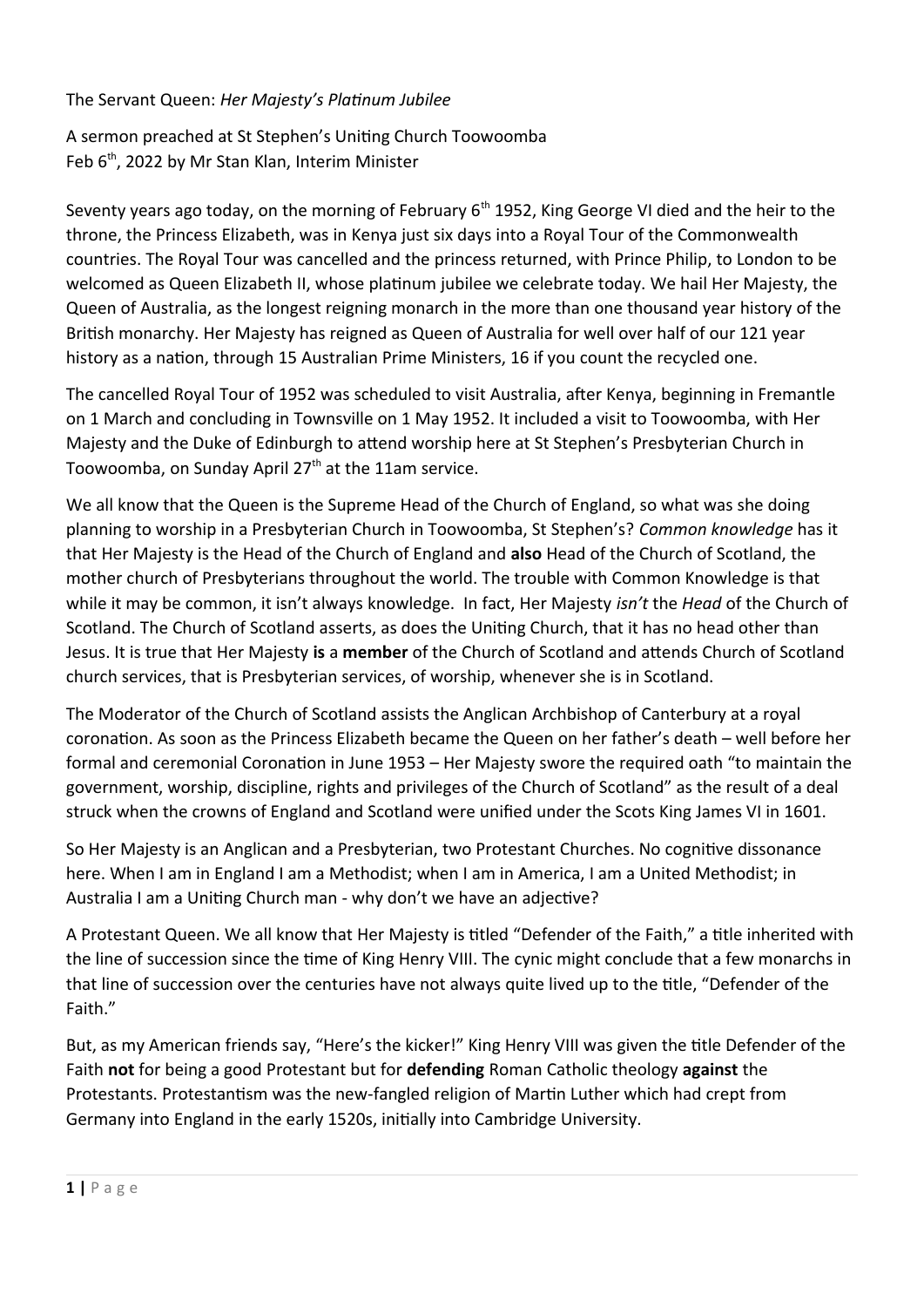History has so many jokes for us.

Henry VIII was a loyal son of the Roman Catholic Church and wrote a tract – an essay - in defence of Catholic argument that there are indeed seven Christian sacraments, not just the two espoused by Martin Luther, and observed by Protestants of all denominations to this day: Baptism and Holy Communion. Old Henry, still with his first wife at the time – said some very nasty things about Martin Luther: "a venomous serpent," he called him, "a pernicious disease" and – I like this one: "Cerberus," that's the three headed dog that guarded the underworld in Classical mythology.

The Pope at the time, Leo X, was so impressed with King Henry VIII's literary masterpiece attacking Protestantism, that he awarded him the title Defender of the Faith. Defending the Catholic religion against the Protestant heresy.

In the next decade when King Henry VIII fell out with the Pope – there is plenty in that story for another Sunday sermon – when Henry VIII fell out with the Pope and declared himself the Head of the Church in England, he kept the title. Defender of the Faith. The Defender of the Roman Catholic faith was now a severe critic of the Pope and the Roman Catholic Church. He's now defending the Protestant religion against the Roman Catholic Church and its Pope.

I have already conceded that the throne has been occupied on occasion in the succeeding 500 years by some not entirely deserving of the title "Defender of the Faith." I have no fear in asserting my belief that Her Majesty our Queen **does** deserve the title Defender of the Faith.

Queen Elizabeth II, Defender of the Christian Faith.

How can we gauge Her Majesty's Christian faith? How can we determine what the Queen truly believes? Her public utterances in dozens of speeches a week are either written by somebody else or censored and approved by someone else.

The one speech which Her Majesty **does** compose herself, without minders or Prime Ministers censoring it, is her annual Christmas Day message. We never miss it.

When our kids are introducing me to their friends – and want to highlight my mild eccentricities - that say, "This is Stan, he's my Dad." Then behind their hands they add, "At the end of the Christmas Day message, he stands up for God Save the Queen." The other one is, "He speaks German to the dogs". Guilty, twice.

You can watch all the back numbers of the Queen's Speech on YouTube. This is not a paid commercial.

Her Majesty's very first Christmas Day message, in 1952, fell in the time between her coming to the throne and her formal coronation ceremony.

In that Christmas Day message in 1952 – I was two years old; most of you weren't even yet born – In that first Christmas Day message in 1952, Her Majesty asked us, her subjects, for our prayers.

She said," I want to ask you all, whatever your religion may be, to pray for me on the day of my coronation - to pray that God may give me wisdom and strength to carry out the solemn promises I shall be making, and that I may faithfully serve Him and you, all the days of my life."

To serve God and to serve her people all the days of her life – it doesn't get much clearer than that.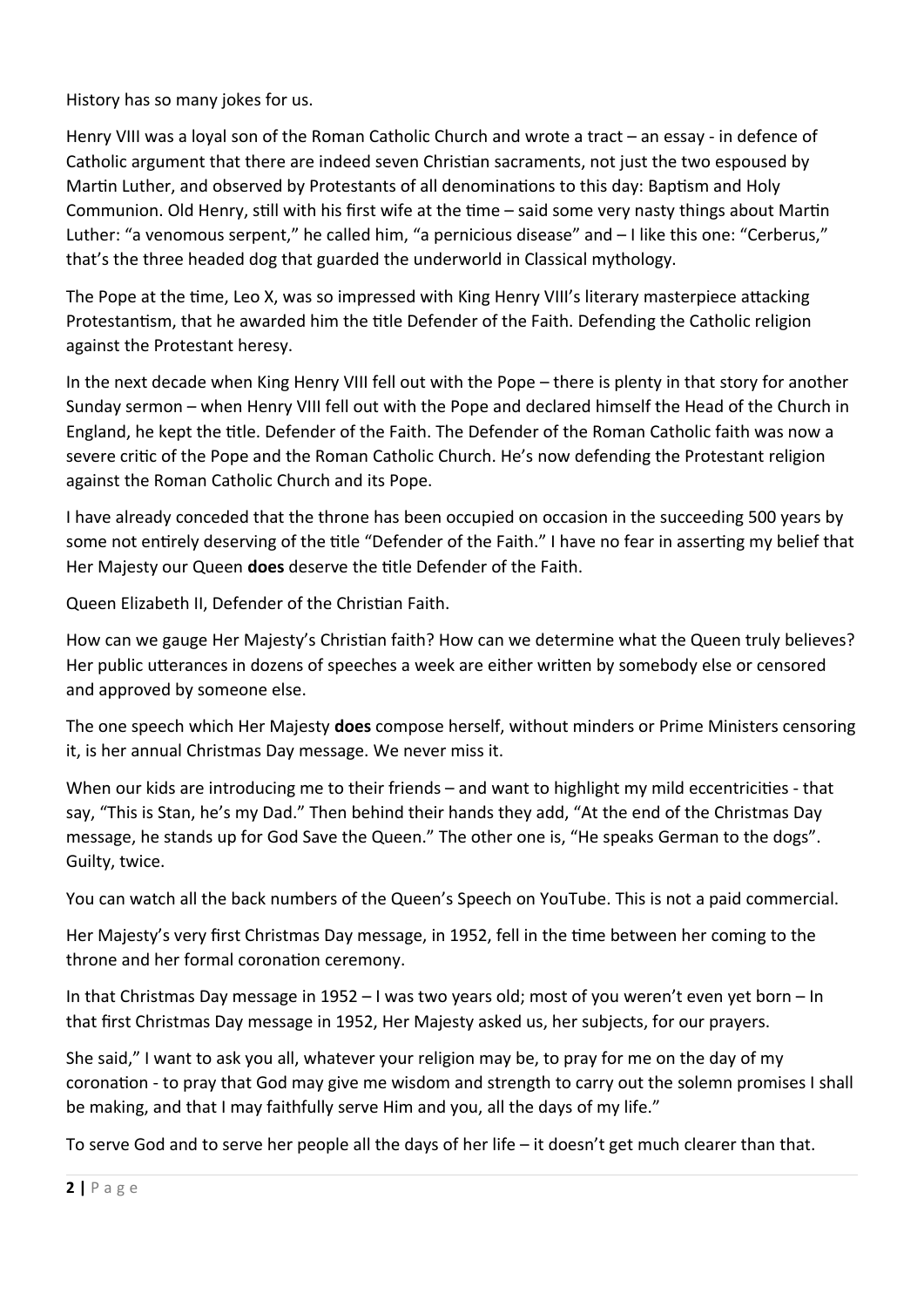Across those 70 years we have seen an ever greater willingness by Her Majesty to declare her personal Christian faith. A woman of conviction whose Commonwealth includes more Muslims and Hindus than it does Christians, is unapologetic in her declaration that Jesus is her Lord.

Across the decades when Britain and many members of the Commonwealth have become more secular, the Queen's annual Christmas messages have been unequivocal statements of her Christian faith.

Her Majesty used the year 2000AD Christmas message to celebrate the 2,000<sup>th</sup> anniversary of the birth of Jesus. After giving a brief overview of the life and teaching of Jesus, Her Majesty told a couple of billion people, of every religion and none, without apology: "For me, the teachings of Christ and my own personal accountability before God, provide a framework in which I try to lead my life. I, like so many of you, have drawn great comfort in difficult times from Christ's words and example."

That year, after saying those words in her Christmas Day message, Her Majesty received 25 times the normal volume of post-Christmas message fan mail. Her people clearly love her for her willingness "to give account for the hope that is within her," to quote the First Epistle of Peter.

In her 2013 Christmas message, Her Majesty spoke of the birth of Jesus in these words: "The Christmas message shows us that God's love is for everyone. There is no one beyond its reach.'

 In her 2014 Christmas message, Her Majesty said: 'For me, the life of Jesus Christ, the Prince of Peace, whose birth we celebrate today, is an inspiration and an anchor in my life. A role model of reconciliation and forgiveness, he stretched out his hands in love, acceptance and healing. Christ's example has taught me to seek to respect and value all people, of whatever faith or none.'

But Her Majesty doesn't just talk the talk; she walks the walk.

It's not **just** the formal act of washing the feet of homeless people on Maundy Thursday. In the year she turned 94 Her Majesty had over 300 official engagements in four different countries. The Queen is patron to 510 charities in Britain alone, including [Cancer Research UK](http://www.cancerresearchuk.org/), the [British Red](http://www.redcross.org.uk/)  [Cross](http://www.redcross.org.uk/) and [Barnado's](http://www.barnardos.org.uk/) Homes. Her Majesty favours charities that tackle community and civic issues. Care for the sick and needy. A practical outworking of her Christian faith.

In March 2006 Kerrie and I were in Sydney for a Fairholme Old Girls' lunch. The US Secretary of State Ms Condaleeza Rice was also in Sydney that day. The whole CBD was in lockdown.

In November 2014, every shop and office in the Brisbane Central Business District was closed because US President Barack Obama was in town for the G20 summit. Helicopters and bullet proof limousines.

A couple of months later we stood with the crowds in front of Buckingham Palace in London to watch the Changing of the Guard. The big gates in front of the palace opened and out drove the 40 year old black Rolls Royce with Her Majesty sitting in the back, the window open, waving, and moving through the crowds of her people, without fear. No lockdowns; no helicopters; the traffic continued along the Mall, the old Rolls Royce amongst them.